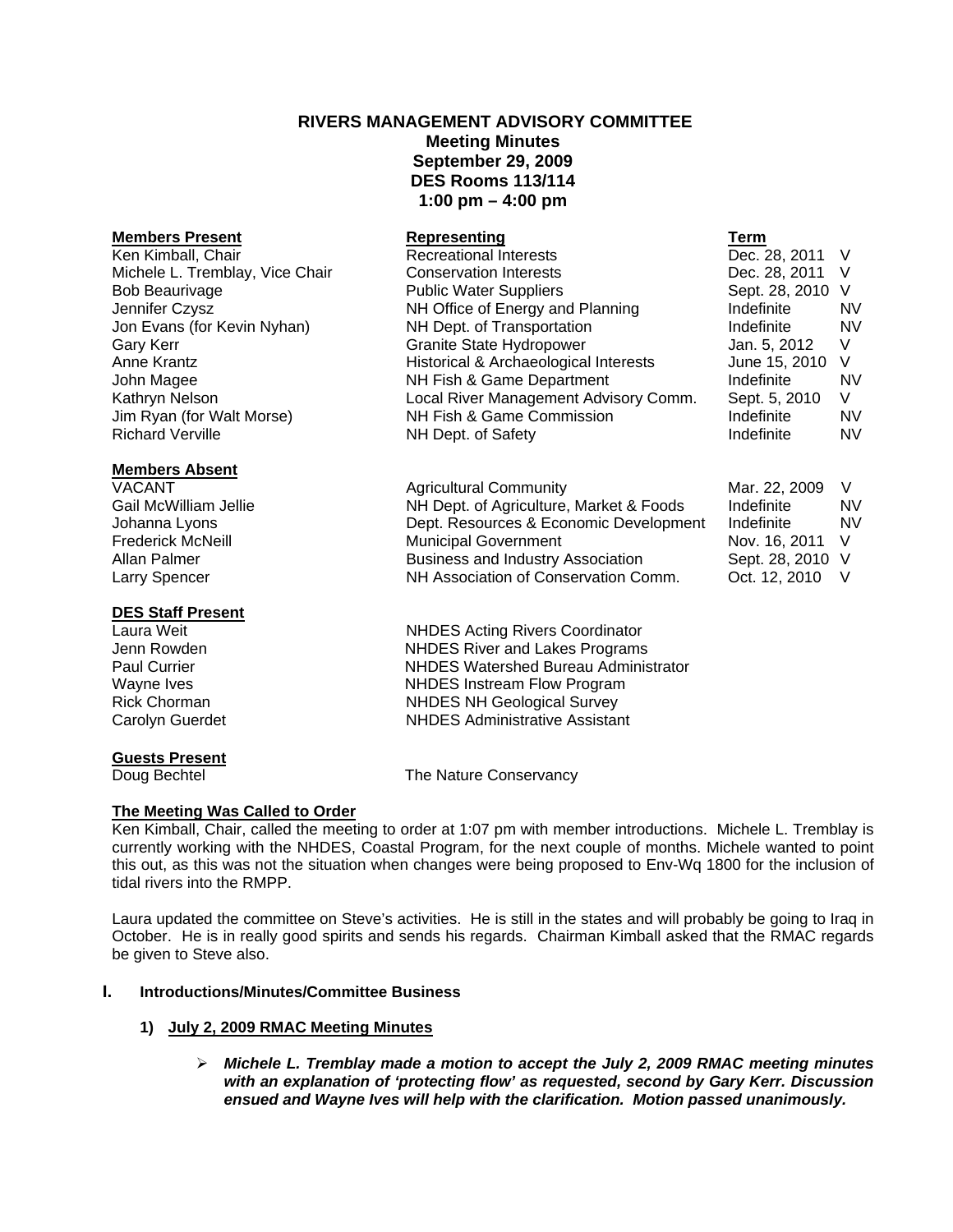#### **2) RMAC Membership Update**

1) Walter Morse's term has expired. Jim Ryan is seeking appointment for the NH Fish and Game Commission position.

2) Laura introduced, Richard Verville, with the Department of Safety, as the newest RMAC member. This addition was due to a change in statute during the last legislative session.

 3) Michele L. Tremblay reported the NH Farm Bureau Federation, the Northeast Organic Farming Association, and the NH Association of Conservation Districts, may be submitting their own nomination letters for the vacant Agricultural Community position.

### **3) DES LAC Permit coordination SOP**

The LAC permit Standard Operating Procedure has been approved by the DES Commissioner and is posted on the DES intranet. A request was made to post it on the RMAC blog to make it publicly available. There has been one revision to clarify the reporting dates of when the LAC receives a copy of the permit and when comments are due to DES. Laura will investigate the possibility of adding a LAC corner on the RMAC blog for posting documents of relevance.

 Kath Nelson noted under Section B, number four, the sentence that reads "The LAC shall submit its comments directly to the applicant, with a copy to DES" is opposite of what has been done in the past. Laura will check into this.

It was also pointed out that the rules now state that the applicant must provide copies of the paperwork to the LACs using certified mail. This change has gone through Alteration of Terrain, Wetlands, and Shoreland rules. It was noted it needs to be added to Waste's rules.

## **4) Status of Rivers Program Budget**

 There are no changes to the budget but there is uncertainty with the state employee contract. The union vote deadline is October  $8<sup>th</sup>$ , in which it will be decided if there will be furloughs or layoffs.

#### **II. Lamprey River LAC –** Sharon Meeker, Chair

Sharon was unable to attend today's meeting. Laura will try to reschedule for the next meeting.

### **III. Instream Flow Update – Wayne Ives, NHDES**

Lamprey Protected Instream Flow (PISF)

.

On July 13<sup>th</sup>, the Lamprey River PISF report was completed. Protected flows have been defined and comments have been answered. The final report is on the web.

On September 14<sup>th</sup>, Harry Stewart, Paul Currier, Wayne Ives, and Laura Weit met with Public Water Suppliers (PWS) in the watershed. The meeting was productive and cleared up some misunderstandings; PWS would like to delay the establishment of insteam flows until the completion of the Water Management Plan (WMP). This would allow them an opportunity to assess the impact protected flows would have on their ability to supply water while still having the option to appeal.

*"VI. Any party who is aggrieved by a determination establishing such protected instream flows may petition the commissioner for a hearing to review such determination within 30 days of the*  date the determination is issued. The filing of such petition shall stay the implementation of the *determination until a final decision has been rendered on the petition or an appeal taken pursuant to RSA 541"* 

Natural Flow Paradigm (NFP) guidance [INTERNAL REVIEW COMPLETED, PUBLIC DRAFT AVAILABLE] – Protected instream flows were defined for fish and riparian vegetation and wildlife with measurable flow needs. Protection for protected entities such as aesthetics, swimming and public water supply will be accomplished by maintaining flows within the natural ranges of variability described by the PISFs.

Components used to describe the variability, include: 1) Timing – seasonally when these flows are likely to occur. In New Hampshire, there tends to be high flows in spring and lower flows in summer. 2) Magnitude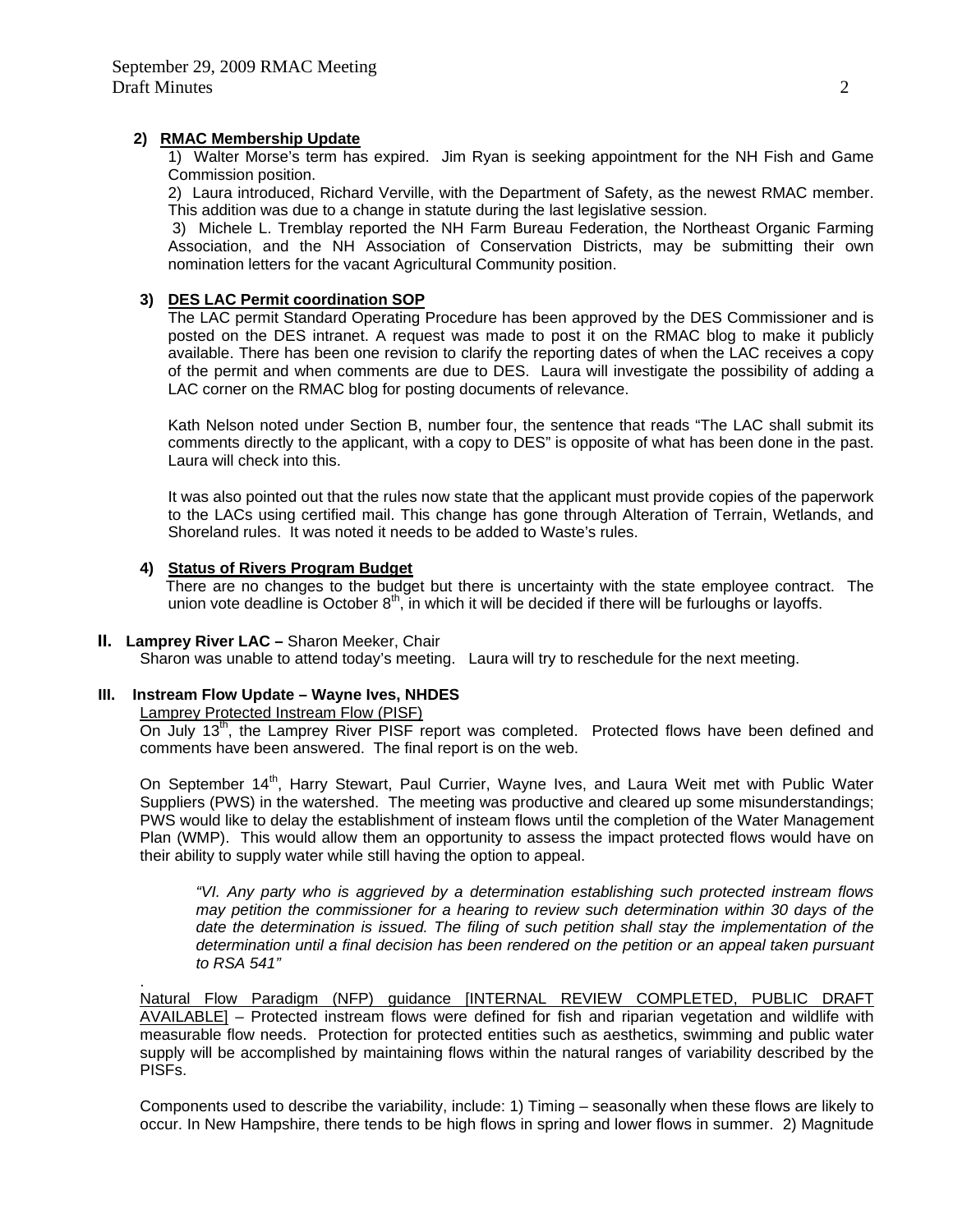– size or extent. 3) Frequency and duration – how often high and low flows are reported and how long should the events happen. 4) Rate of change – how rapidly water will drain through and how quickly it will rise. All of which should be taken into consideration when determining which strategies should be used for mitigation.

#### Lamprey Water Management Plan (WMP)

Components of Water Management Plan consist of: 1) Conservation - applies to all water users, 2) Water Use – applies to water users, and 3) Dam Management – applies to all effected dam owners.

Dam Management Plans – Pawtuckaway fall drawdown testing is being planned. The fall drawdown is being scheduled for October 13<sup>th</sup>, with weekly measurements for two months. There will be a seven foot water level drop. The plan is to measure water quality changes, flow and impoundment level changes, in order to conduct an assessment of the flow releases and its effectiveness in changes to the Designated River.

Impoundment fluctuation guidance [INTERNAL REVIEW IN PROGRESS, PUBLIC DRAFT SOON, probably at next Water Quality Standards Advisory Committee meeting] – Impoundments were created to allow the storage and release of water. Habitats created by these impoundments are not in natural conditions and should not be assessed in the same way as natural conditions.

Chairman Kimball is concerned about moving away from using natural condition criteria for impoundments. It is a question of whether the guidance for impoundments are headed into "what you see if what you get", in which impoundments would be exempted from water quality standards. Ken believes the criteria should still require the maintenance of littoral zones.

Paul Currier said they will bring the draft guidance to the RMAC for their review.

Wayne noted they are working with the Dam Bureau to create least minimal outflows to provide survival flows in the springtime. Future draw downs will also be reviewed. In addition, there is work being conducted on the effects of created wetlands from dam removal.

Instream Flow Council Report [Rec'd 9/25/09 and in review]. DES asked for an impartial, third-party review of the Souhegan and draft Lamprey Protected Instream Flow Studies. The Instream Flow Council is made up of fish and wildlife management agencies across the United States and Canada. The Council was tasked with reviewing the protected flows related to biological entities for the Lamprey and Souhegan Rivers. Their findings will be made public.

Souhegan Task 8 (Water use versus the Protected Flows – Where are the problem areas relative to water use with the protected flows?) [ANALYSIS IN PROGRESS] – Water use is low in most places, but there are some sections with high use. Milford Fish Hatchery has a complex hydrologic situation, which makes quantifying impact difficult. There is a short reach of impact before water is returned; cost versus value is needed.

Souhegan WMP [PUBLIC DRAFT EXPECTED BY 12/30/2009] Conservation Plans – Drafts in review by Affected Water Users.

Water Use Plans – The focus is mainly on the spot problems, since cumulative water use is not a large problem.

Dam Management Plans (Site 19 and Site 35) – The strategy is to find flexibility to store water in and release water from dams while still meeting their functions. Fish sampling; temperature logging; hydraulic impacts study; inundation study; property/flowage rights may be a constraint.

Chairman Kimball asked that at the next meeting the Impoundment Fluctuation Guidance be made available and a summary of the Protected Instream Flow Studies be provided.

#### **IV. 604(b) Water Quality Planning Grants – Laura Weit, NHDES**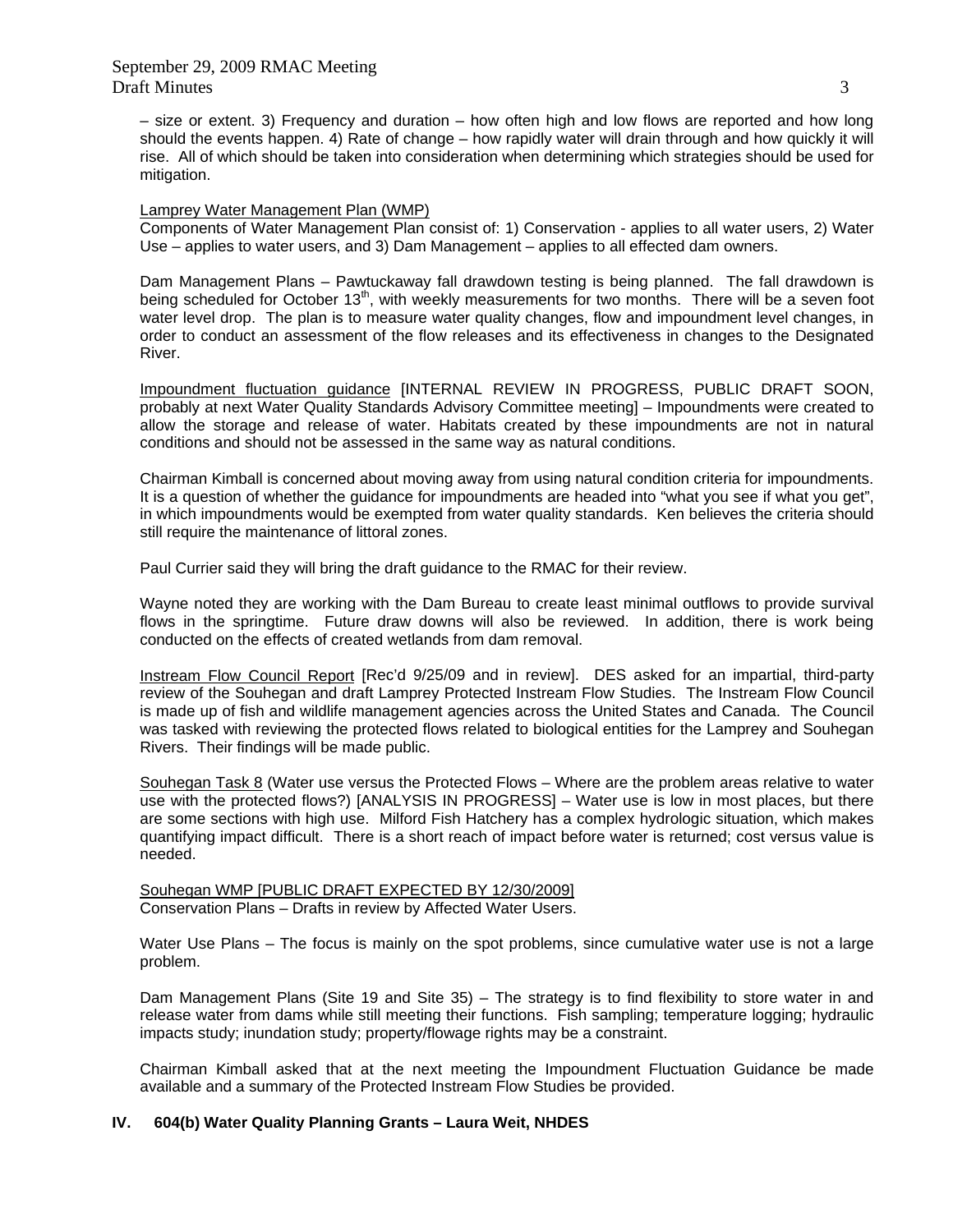A summary of the 604(b) Water Quality Planning Grant Program that the RMPP and the Lakes Management Protection Program administers was distributed. This is EPA money that is passed through to the Regional Planning Commissions for water quality planning purposes.

# **Clean Water Act Section 604(b)**

- Grants provided by EPA for water quality planning purposes
- Requires 40% of state allocation to be passed through to Regional Planning Organizations or Interstate Organizations
- A waiver of the 40% pass through requirement is allowed Governor must request and EPA must approve

## **NHDES Use of 604(b)**

- 60% for water quality planning staff and associated costs (401 Water Quality Certifications & FERC Licensing)
- 40% pass though to RPCs and CRJC

## **RMPP & 604(b)**

- Starting in 1994 –per NHDES Commissioner Varney 604(b) pass through funds to CRJC and RPCs to support LACs
- Annual contract with RPCs for basic LAC support (i.e. specific deliverables lacking)
- Until 2002, 604(b) contracts administered by WQ Section of DES, not RMPP
- 2002, LMPP and RMPP take over 604(b)

## **RMPP 604(b) –Changes Made**

- In 2004, lumped two FFYs together to make two year contracts (RMAC approved)
- Made the process competitive (RMAC approved)
- Maximum award of \$20,000 (\$80k available)
- Projects focus on:
	- Development of a nomination for designation
	- Development of river corridor management plans
	- Implementation of River Corridor Management Plans
	- LMPP Management Plan activities

# **RMPP 604(b) Projects for 2009-10**

- Update Piscataquog River Management Plan (SNHPC)
- Upper Merrimack River Buffer Protection (CNHRPC)
- Water Quality Planning Activities in Support of the Exeter River (RPC)
- Maximum Impervious Surface Model Ordinance and Low Impact Development Guidebook for the Lower Merrimack River Corridor Communities (NRPC)
- Oyster River Nomination to the RMPP (SRPC)
- Education and Outreach for the New Connecticut River Water Resources Plan (CRJC)

# **RMPP 604(b) Stimulus Projects**

- \$235,820 total (passed through 60% to RPCs, instead of required 40%)
- Approximately \$15,824 per RPC/CRJC for RMPP & LMPP projects
- Remaining Funds \$8,620 per RPC (Replace REPP in SFY 2010) :
	- Municipal Outreach and Technical Support for DES Innovative Permitting and Technical Assistance Initiative
	- Development of Innovative Land Use Ordinances/ Regulations for Municipalities
- A Land Conservation Plan for the Piscataquog River Watershed (SNHPC)
- Contoocook River Management Plan Update (CNHRPC & SWRPC)
- Connecticut River Water Resources Local Subcommittee Editions (CRJC)
- Co-occurrence Map Creation and Outreach in the Pemigewasset River Watershed (LRPC)
- Pemigewasset River Corridor Management Plan Survey (LRPC & NCC)
- Fluvial Geomorphic Outreach and Education for the Ammonoosuc River (NCC)
- Education and Outreach to the Towns of Lincoln and Woodstock re: RMPP (NCC)
- Promote Adoption of Souhegan River Watershed Management Plan (NRPC)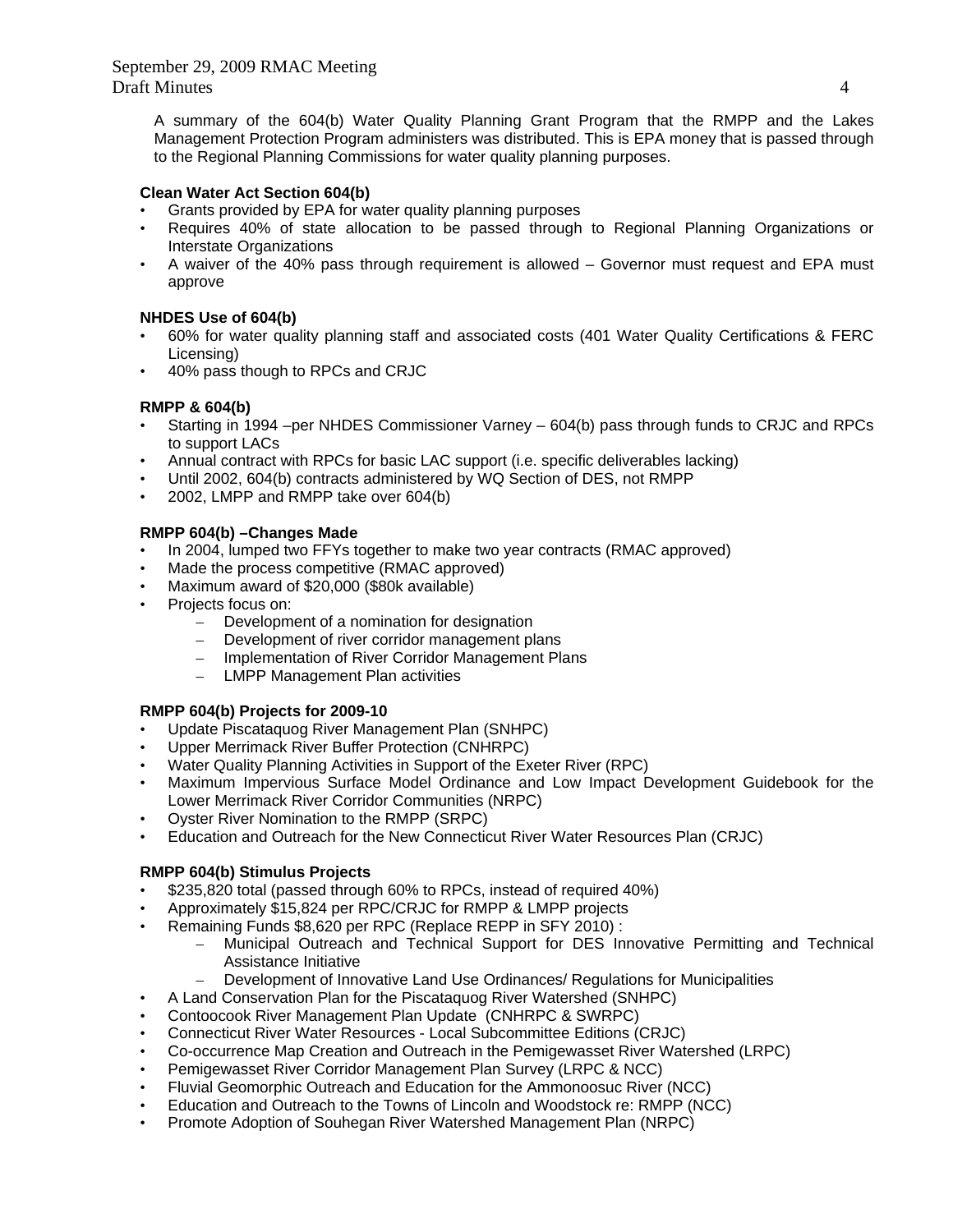- Innovative Land Use Ordinances for Riparian Buffers, Floodplains and/or Stormwater in the Souhegan River Watershed (NRPC)
- Promote Water Quality Protection in the Isinglass River Watershed (SRPC)
- Fluvial Erosion Hazard Ordinance Outreach and Adoption in the Isinglass River Watershed (SRPC)
- Development of Squamscott River Nomination into the Rivers Management and Protection Program (RPC)
- Fluvial Erosion Hazard Innovative Land Use Planning Chapter and Adoption in the Exeter River Watershed (RPC)

Michele asked if this is intended to support Regional Planning Commissions or if it is meant to support LACs and lake groups that are involved in planning. Laura explained that the federal Clean Water requires 40 percent of the funds be distributed to the Regional Planning Commissions. Michele indicated that the decision making to determine how funds are spent and how projects are implemented is flawed. The power is in the hands of an individual versus the particular groups that may need the money or be worthy of it. If the intent is to support the local efforts then it needs to be reviewed.

Kath Nelson noted that there is no requirement of the funding mechanisms to either notify or engage the LAC. They have asked many times with future funding that the RPC keep the LAC informed and nothing has happened. Jenn Czysz noted that it all comes back to the engagement between the RPCs and the LACs.

 Chairman Kimball asked a small subcommittee of the RMAC to work with Laura. He asked Michele, Kathryn, and Jennifer to come up with a cohesive recommendation to present to the RMAC. What is needed is to determine if the RMAC still supports a competitive process, with a maximum award of \$20,000 as it has in the past. The subcommittee will outline what has worked and what has not. The subcommittee will then come up with one or two new ideas to be reviewed before the next funding cycle. Request for Funding Proposals will go out next August. Michele will take the lead.

#### **V. Legislation/Rulemaking/Other**

#### 1) Wetlands Stream Crossing Rules

Paul Currier reported that the hearings have been delayed due to substantial revisions of the stream crossing rules. One change will completely exempt forestry and another was to reduce the review for watersheds less than 200 acres in size, if the natural stream characteristics are retained on site and the stream is not impaired. Another change that may be incorporated is not allowing mitigation for crossings on outstanding resource waters.

Michele expressed her concerns regarding the way in which these changes were made. The work group had met regularly over one year to develop rules; these rules were based on consensus by the entire work group. Public hearings were scheduled and held. After the interim rules were developed, a special meeting was set up with Commissioner Burack to discuss forestry concerns. These concerns were incorporated into the preliminary draft rules. The work group was reconvened, so they could be made aware of these changes. Chairman Kimball sat in for Michele at this meeting and expressed concern at the exemption written for the forestry group. Discussion reviewed the interpretation of the old and new rules, and whether permanent stream crossings for timber operations are exempt from the rules. A letter of testimony had been written from the RMAC on the rules as they were originally proposed. Michele suggested another letter be written that addresses the concerns raised.

#### Mary Ann Tilton joins the meeting.

 Mary Ann answered questions concerning the forest management exemption. She pointed out the Wetlands rules reference the 2006 Best Management Practices Manual. There is a conflict/confusion between the logging rules and the BMP manual. It would be good to have this clarified. The Timberland representative is willing to work with DES and DRED to resolve this, by including current construction practices. They oppose the inclusion of the 2006 BMP manual as it does not allow the use of stone fords, which are used regularly in the field. When considering rules changes, it is important to compare what the practices are now and what they should be. Wetlands statute does exempt forestry from minimum impact; the loggers now file a one-page minimum notice. Chairman Kimball noted stream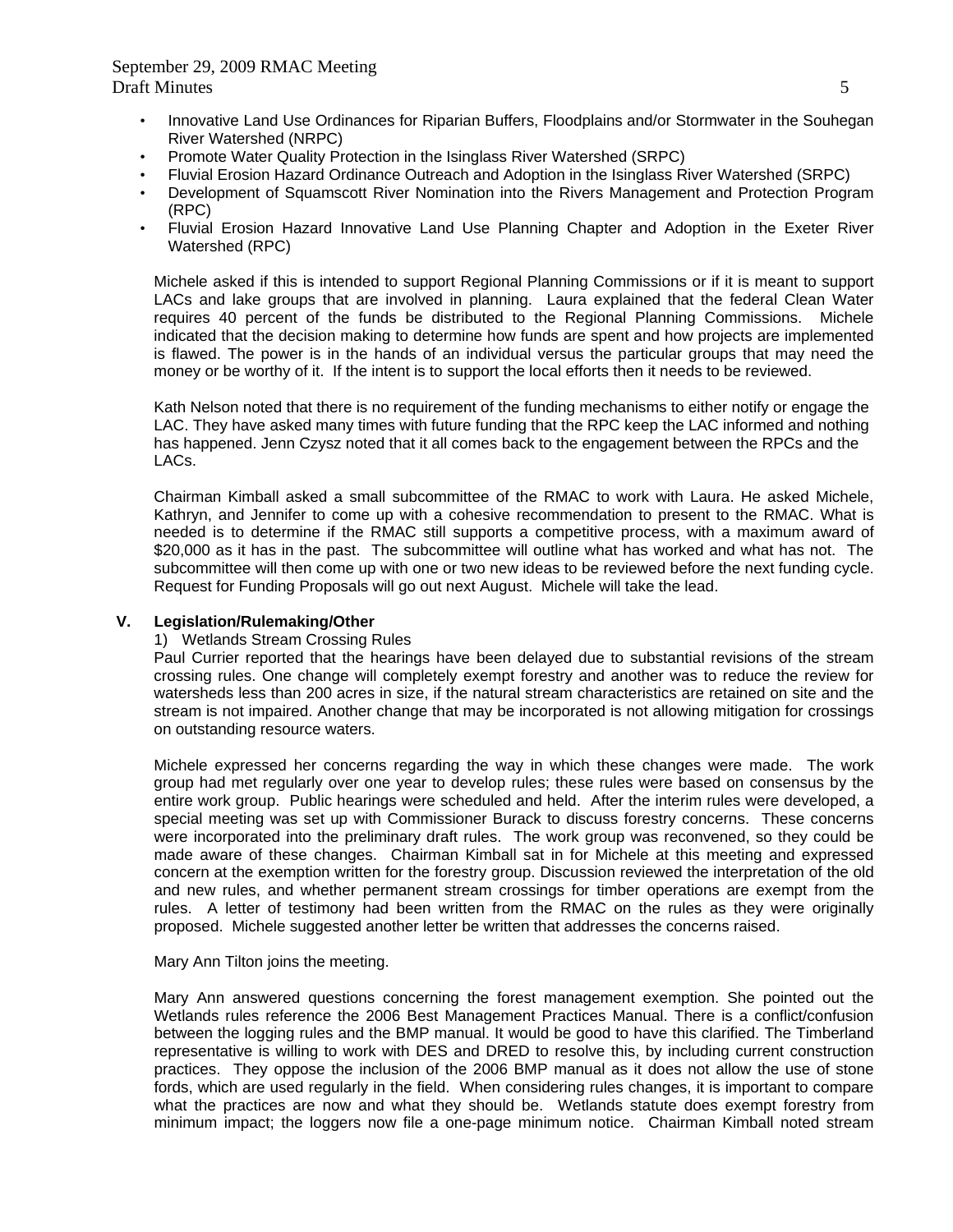crossings must accommodate for a 25-year storm, however the frequency and magnitude are increasing for these storm events.

 Discussion was then held as to the eight foot wide stream width threshold for dredge and fill application versus a minimum impact notice. There was also discussion revolving around the conflicting rule language in Env-Wt 300 and Env-Wt 903 & 904 regarding stream crossings.

The rule making hearings will be held on the earlier version of the rules, the initial June  $24<sup>th</sup>$  version. Handouts will be made available at the rescheduled hearings with the new September 24<sup>th</sup> version. The RMAC was provided with copies of the June  $24<sup>th</sup>$  and September  $24<sup>th</sup>$  versions. The RMAC was encouraged to submit recommendations on both versions. DES legal counsel has advised to go ahead with this and take comments on the new version at the hearings. All comments will be considered on both versions.

 It was recommended by the RMAC that only one version be presented at the hearing. It was explained that if this is done the rule making process would halt and it would have to start all over. Mary Ann will bring this up to the Legal Department.

#### ¾ *Michele L. Tremblay made a motion that the RMAC submit a letter to the DES Commissioner indicating the concerns that have been raised relative to having multiple versions and the process. Second by Anne Krantz. Discussion ensued. Passed unanimously.*

The last day hearings can be held is November  $10<sup>th</sup>$ , which is the last hearing date. If postponed, the rule making process would have to stop and start all over again. Another option is stopping the rule making process now and posting the current version of the rules and use it as a pre-rule making hearing for the next rule making session.

Michele indicated that not all of the stakeholders were present at the last stakeholder meeting. She expressed concern regarding the preliminary draft rules and indicated that she did not feel comfortable with the changes, since it is a dramatic departure from the consensus of the group. She also reiterated her motion to submit a letter recommending that this rule making process be suspended until the full stakeholder group can reconsider what is being proposed in the 9-24-09 document, and postpone the hearing schedule.

Ken asked which version is coming out. If the June version is being released, then we are not asking for a suspension. If it is the September version, then we are asking for a suspension. Ken suggested an amendment to make two recommendations – one for the content and one for the process. Kath asked justification be included in the letter. How will these recommendations strengthen the stream crossing rules?

Mary Ann noted that these rules will provide the foundation for the new in-lieu fee stream mitigation program that will be developed.

# **V. Legislation/Rulemaking/Other**

1)Designated Uses – Paul Currier

LSR for three changes to RSA 485-A to clarify the Water Quality Standards:

- 1) Specifically identify the designated uses under the Clean Water Act: recreation, aquatic life, wildlife, drinking water supply, and fish and shell fish consumption. Also add geomorphic integrity designation for integration with other programs.
- 2) Explicitly incorporate the anti-degradation policy which is required by federal rule into state statute. This would remove it from rule and incorporate it into state statute.
- 3) State statutes give DES enforcement authority when violations of water quality standards involve discharges of pollutants. This would give the same enforcement authority over alterations of stream flow violations that do not involve discharges of pollutants.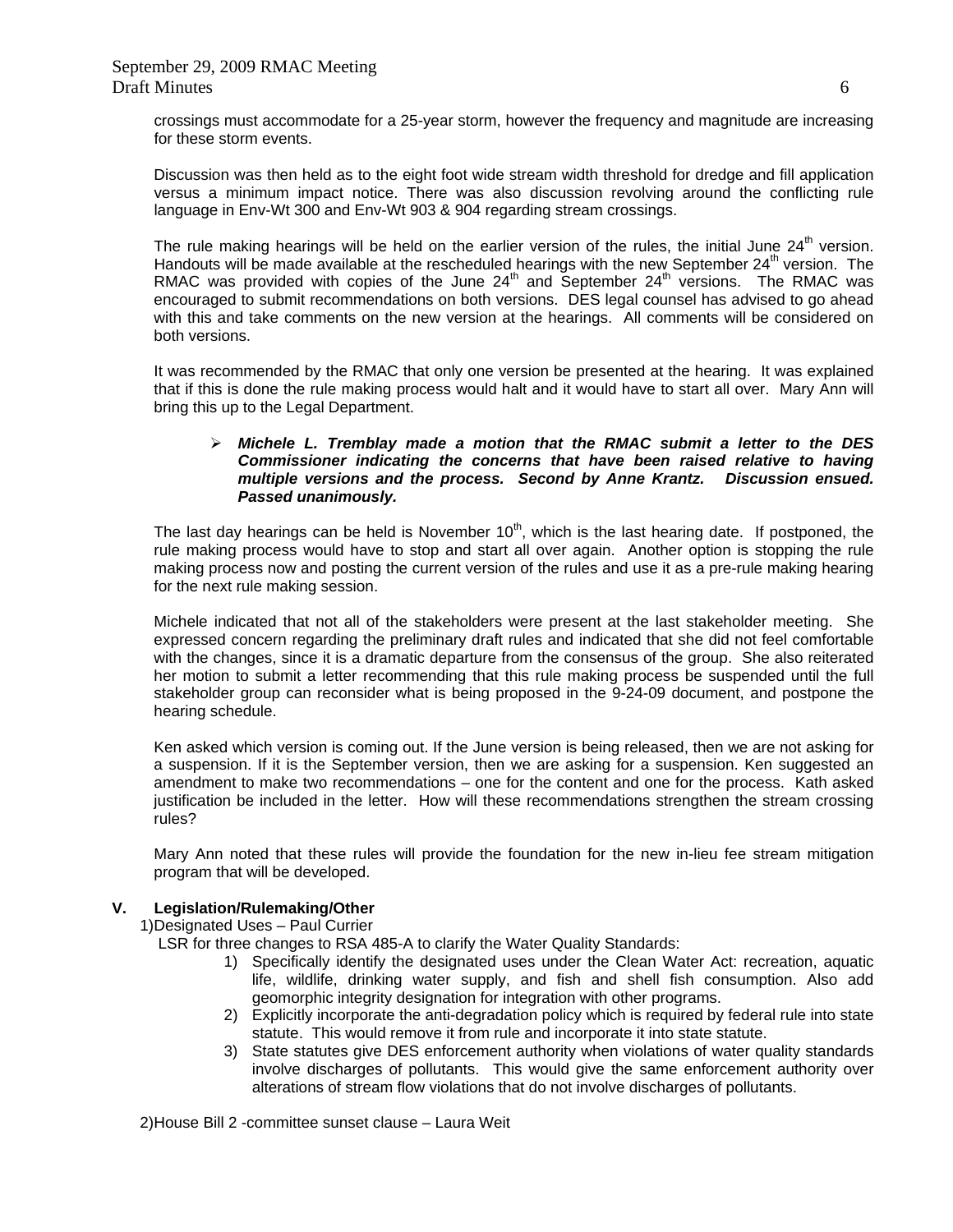Representative Kappler has submitted a LSR on behalf of the RMAC, to exempt RSA 483, including the RMAC, and all LACs, as well as RSA 483-A, including the LMAC from the sunset clause.

3)Cocheco River – designation error – Laura Weit

Representative Kappler has submitted a LSR to correct a typographical error in the designation for the Cocheco River. As the legislation currently reads, it includes an additional tributary that was not including in the nomination. This will be clarified by striking out "at the outlet" and inserting the word "south," so that the tributary will not to be included.

#### 4)RMPP Nomination Rules – Laura Weit

Env-Wq 1800 Tidal River rules. The interim rules are available online. Changes between the interim rules and the draft rules are the addition of two definitions, one for mouth of the river and one for tidal river.

#### **VI. Sustainability Initiative/Biennial Report– Jenn Rowden, NHDES**

The consensus of a meeting in January 2009 between the LMAC, RMAC and Commissioner Burack was that DES needs to do a better job of providing the general public with easy to understand information about the state of the water bodies and watersheds and watershed health across the state. Work will begin with the strategic planning committee at DES to find a way to work with the RMAC & LMAC with possible watershed indicators. Senior Leadership has passed a charter that will allow staff to work with the RMAC & LMAC to help develop these indicators. Jenn asked for volunteers that would be willing to brainstorm questions that the public needs to know about the state of water and what they want to know about the state of water in NH that will lead to the indicators. From this an easy, web-based tool could be developed for people to find out the water quality of their watershed. Michele and Gary volunteered and they are hoping to have the first meeting in four to six weeks. This will serve as a template for DES to be able to put out other environmental indicators in the same fashion.

Jenn shared a draft of the rivers biennial report, which showed the total number of volunteer hours were 17,000 over the last two years. Using the federal volunteer hourly match rate for 2008 at \$18.77/hr this equals over \$317,000. She then showed where the river staff time is spent. There are about 12,000 hours of staff time in the two year period. Instream flow is using the most time.

Michele asked that the RMAC time be included in the volunteer estimate.

#### **III. Other Business/Action Item Review**

Dave Neils will be reporting on the Probability of Flowing Water Assessment. In 2009, the biomonitoring program completed its second monitoring season to characterize the condition of the nation's rivers and streams. It included 1800 stations nationally, with 16 in New Hampshire. This summer's efforts were based on wadeable streams. Results will be ready in 2011. DES has intensified the number of stations in NH to 50 to make a similar assessment of all of NH rivers and streams. They were sampled for fish, macro invertebrates, water chemistry, and instream habitat. When completed, this will provide the first comprehensive assessment of NH's flowing waters for aquatic life and recreational designated uses. The goal is to have the report completed in time for the 2012 Water Quality Assessment 305(b) 303(d) list. It does not include the Volunteer Bio-Assessment Program (VBAP).

 Laura asked for feedback on the RMAC Blog. The institutional memory aspect is appreciated and the information is readily available. It is not being used as a 'Blog' but by providing materials for upcoming meetings. It is much easier to print off the Blog rather than the FTP site.

River nominations to come in 2010:

- 1) Squamscott River meetings scheduled with Newfields & Stratford Board of Selectmen next month; Rockingham Planning Commission is heading up the effort
- 2) Oyster River almost complete; Strafford Regional Planning Commission is heading up the effort.
- 3) Lamprey River going well and considering adding an additional 80 miles.
- 4) Mascoma River meetings are on-going
- 5) Exeter and Upper Merrimack Rivers are both pursuing 'wild and scenic' designation.